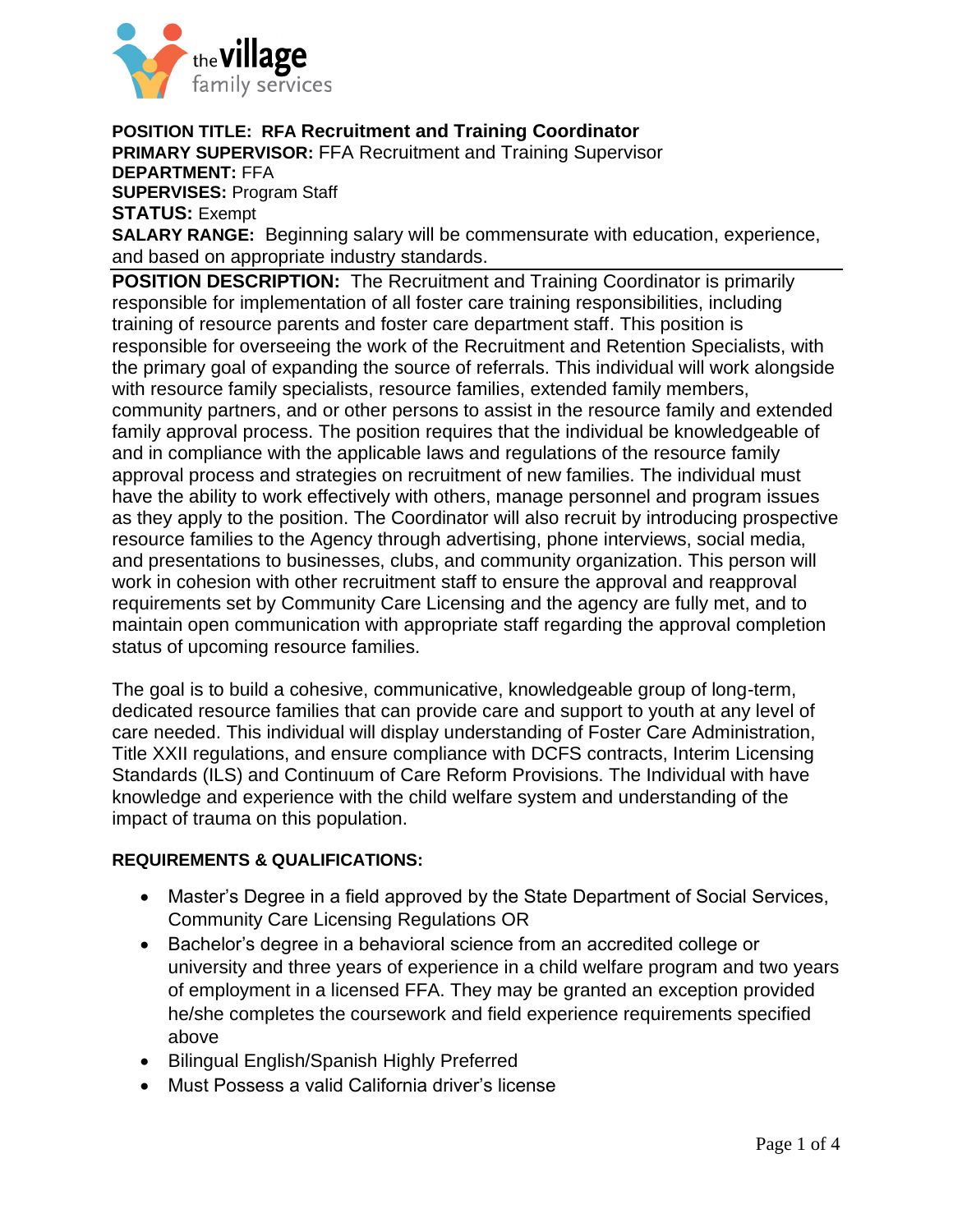

- Statement of sound physical health from licensed physician, including tuberculin skin test
- Fingerprint clearance from the Department of Justice
- Must meet all requirements set by Community Care Licensing pertaining to the hiring of employees by a licensed community care facility
- Experience working directly with foster parents in a foster family agency
- Excellent public relations and communication skills
- The individual must have an outgoing personality, be self-motivated, and have professional demeanor and appearance

## **DUTIES & RESPONSIBILITIES:**

**All of the responsibilities listed below are considered essential functions of this position. Additionally, this position is expected to ensure adherence to the core operating values and the strategic direction of the agency.** 

- 1. Develops and upgrades the agency's staff, pre-certification, and recertification trainings, through ongoing assessment of the foster care's program needs; this includes working alongside the management of foster care program, to ensure that contractual training requirements are being met
- 2. Lead coordinator in all pre-certification and recertification trainings, which involves coordination of training content, locations, times, and other logistical support
- 3. Keeps training material up to date and available to staff and resource families
- 4. Develop training content for FFA staff, pre-certification, and recertification trainings
- 5. Participate and facilitate orientations and trainings with prospective resource families; maintain and update training schedules as assigned
- 6. Oversee all resource parent compliance and track resource parents' progress through training and approval
- 7. Assist with initial screening of prospective applicants and home inspections as needed
- 8. Able to provide weekly supervision to the Recruitment and Retention Counselors to support existing foster parents and to expand referral sources and to support them in conducting their community outreach to expand referral sources
- 9. Support and coordinate the Recruitment and Retention Counselors in managing the certification process of at minimum 20 prospective families into Home Study during a fiscal year
- 10.Support the Recruitment and Retention Counselors in completing all the required paperwork for initial certification and ensure that all documentation and training is completed accurately and uploaded into appropriate data platform upon certification
- 11.Support the Recruitment and Retention Counselors and Resource Family Specialists in completing all clearances, paperwork and other administrative requirements; ensure all trainings are renewed in a timely manner and all data is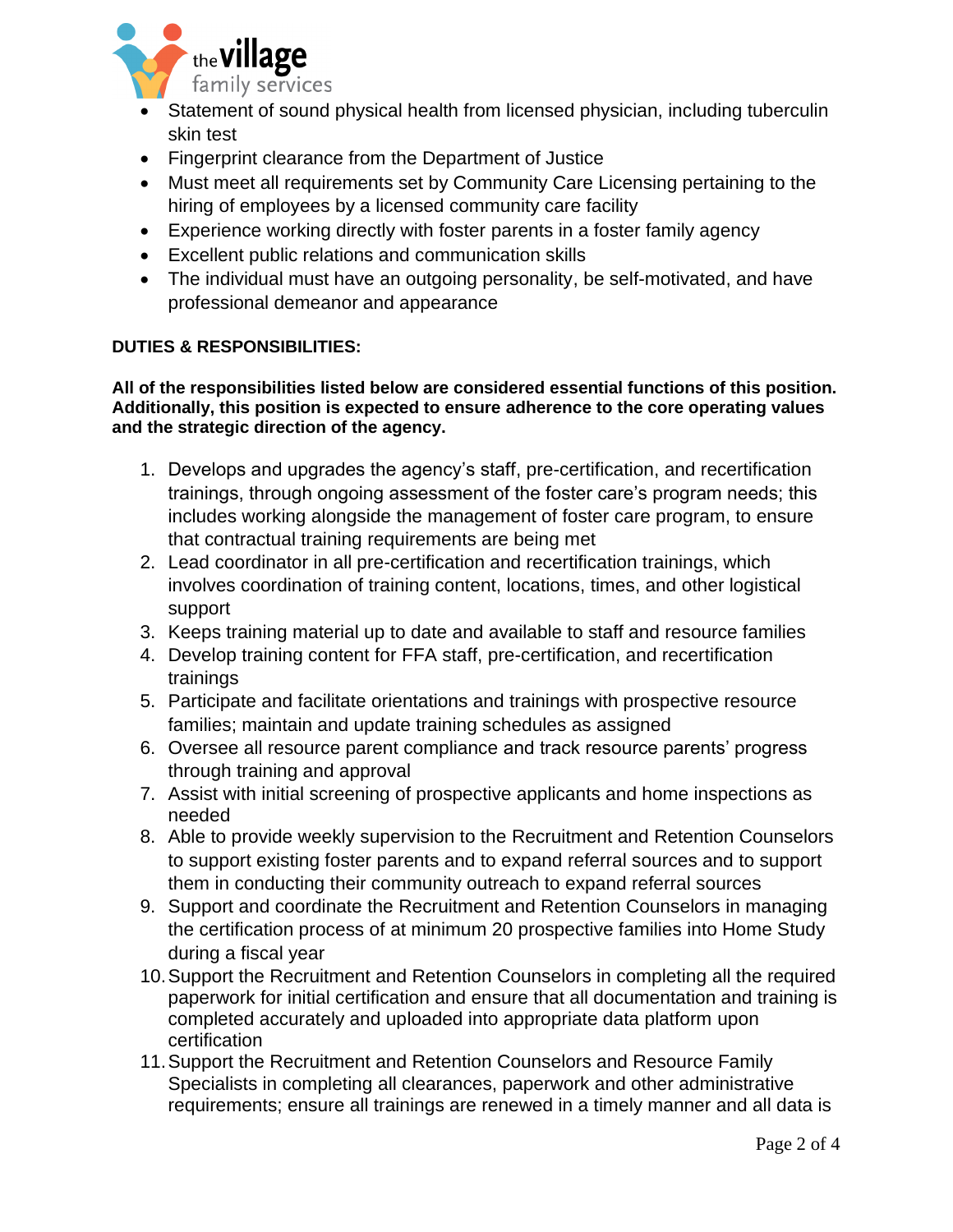

uploaded to the appropriate platform to support the recertification process of an existing resource family

- 12.Seek outreach opportunities, plan, schedule, and develop recruitment marketing and community outreach events
- 13.Implement community recruitment strategies identified and developed in the weekly recruitment team meetings
- 14.As a part of an overall recruitment strategy of resource parents, they will develop community awareness of the agency; schedule speaking engagements within the community, and give presentations
- 15.Conduct up to 3 community visits per week to seek out additional referral sources
- 16.Present their weekly report for recruitment strategy to upper management foster care staff
- 17.Assist with advertisement through appropriate media and continually explore alternative avenues of advertising and recruiting resource parents
- 18.Liaise between FFA department and other agency departments to enhance, develop, upgrade, test and implement existing software, for department sustainability and growth
- 19.Maintain resource families in all Foster Care Systems as directed
- 20.Attend regularly scheduled agency wide meetings and other meetings as required or assigned
- 21.Conduct all functions in accordance with Agency guidelines, policies, and procedures
- 22.Comply with applicable professional licensing or approval requirements and ethics
- 23.Arrange work schedule or required hours to benefit of the program
- 24.Perform any other duties assigned necessary for the best interest of the agency

## **Confidentiality and Privacy**

Adheres to all legal parameters for ensuring and maintaining clients' confidentiality including HIPAA, State and Federal laws.

## **Knowledge, Skills and Abilities**

| <b>Analytical Ability</b> | Teamwork                                     | Problem solving                              | <b>Quality Management</b>           |
|---------------------------|----------------------------------------------|----------------------------------------------|-------------------------------------|
| Organizational<br>skills  | <b>Interpersonal Skills</b>                  | Excellent oral &<br>written<br>communication | Delegation                          |
| <b>Business Acumen</b>    | Professional<br>Demeanor                     | Strong Ethics &<br>Judgment                  | <b>Motivational skills</b>          |
| Detail oriented           | <b>Excellent Attendance</b><br>& Punctuality | Dependable                                   | Initiative                          |
| <b>Time Management</b>    | Leadership                                   | Flexibility and<br>Adaptable                 | Appreciation of<br><b>Diversity</b> |